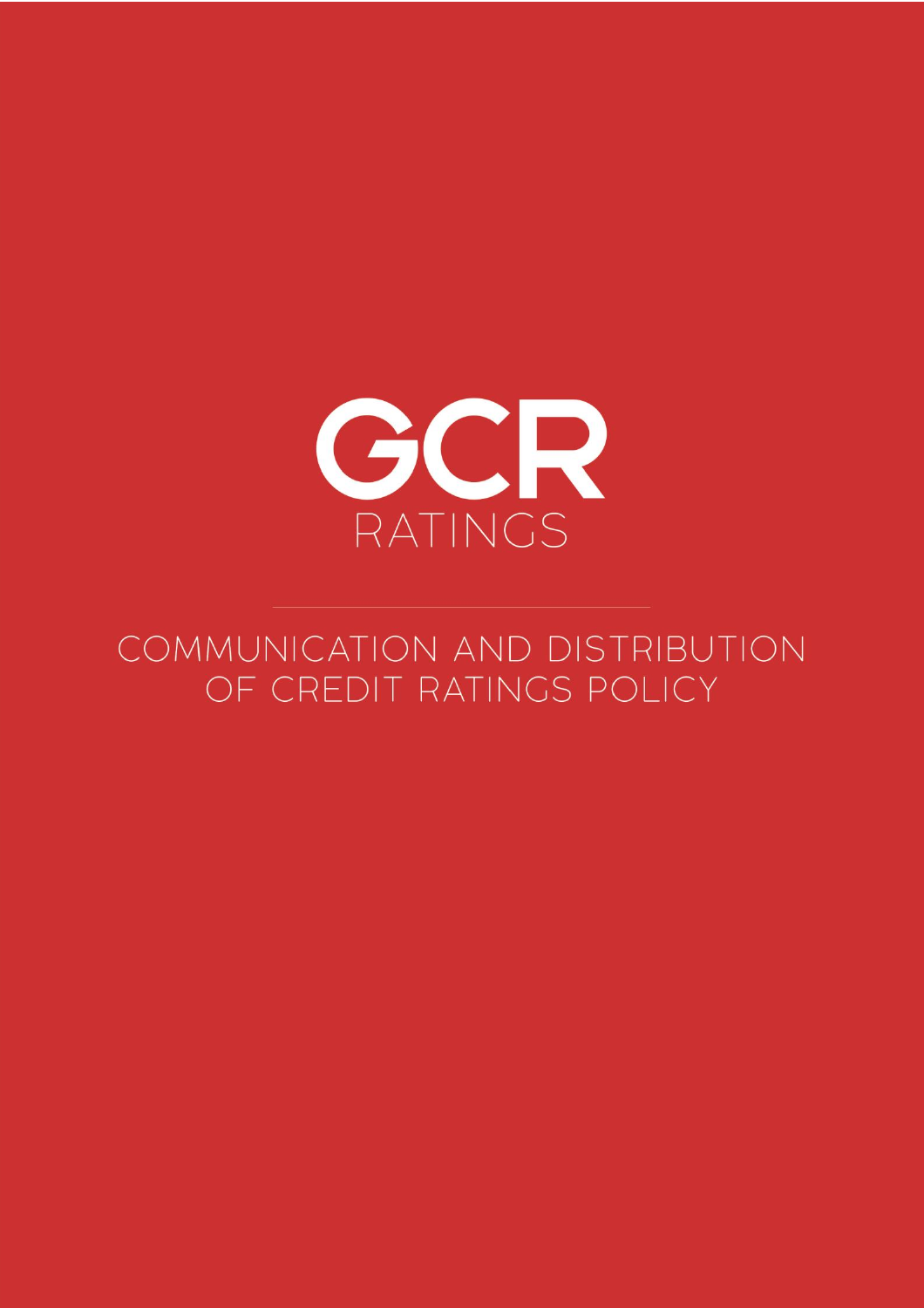

# **INTRODUCTION**

In order to promote transparency and timeliness GCR shall communicate in an understandable and timely manner its credit rating decisions. Credit rating decisions are akin to credit rating actions1 and are treated accordingly. This policy outlines GCR's primary responsibilities in relation to communication and distribution of credit rating decisions, however does not address the contents of credit ratings, reports, announcements or similar communications. Similarly, GCR shall communicate and distribute information and updates regarding any material modifications to methodologies, models and key credit rating assumptions. GCR shall also communicate to the public any material amendments to key policies or procedural documentation in the public domain.

#### **GCR will clearly communicate the nature of the credit rating action, specifically as to whether the action pertains to:**

(a) an assignment of an initial credit rating or the review of and existing credit rating, (b) an indicative credit rating,

(c) a rating affirmation, a rating change, an outlook or rating watch change, or a rating withdrawal, and

(c) the extent to which the credit rating is based upon material, non-public information.

# **COMMUNICATION OF CREDIT RATINGS**

GCR has procedures for the distribution of public credit ratings and private credit ratings. Each of the procedures set out below relates to the communication of the credit rating decision and information related to the credit rating decision.

In relation to public credit rating actions or decisions GCR has adopted the following general procedure:

A notice of the credit rating decision, shall be communicated to the rated entity or issuer in the form of a credit rating notification, prior to an announcement of the credit rating.

A credit rating report will be provided to the rated entity or issuer.

Following from the aforementioned a credit rating announcement will be published on GCR's website<sub>2</sub>, with a description of the credit rating decision and/or the credit rating action.

A credit rating announcement may also be distributed directly to subscribers of GCR's ratings services, with public rating reports<sub>3</sub> being available to subscribers and members of the public.

In relation to private credit rating actions or decisions GCR has adopted the following general procedure:

<sup>1</sup> means to determine an initial credit rating, an upgrade of an existing credit rating, a downgrade of an existing credit rating (including a default), an affirmation of an existing credit rating or a suspension or withdrawal of a credit rating.

<sup>2</sup> Free access is provided to all public credit ratings.

<sup>3</sup> The service referenced is a fee-based service.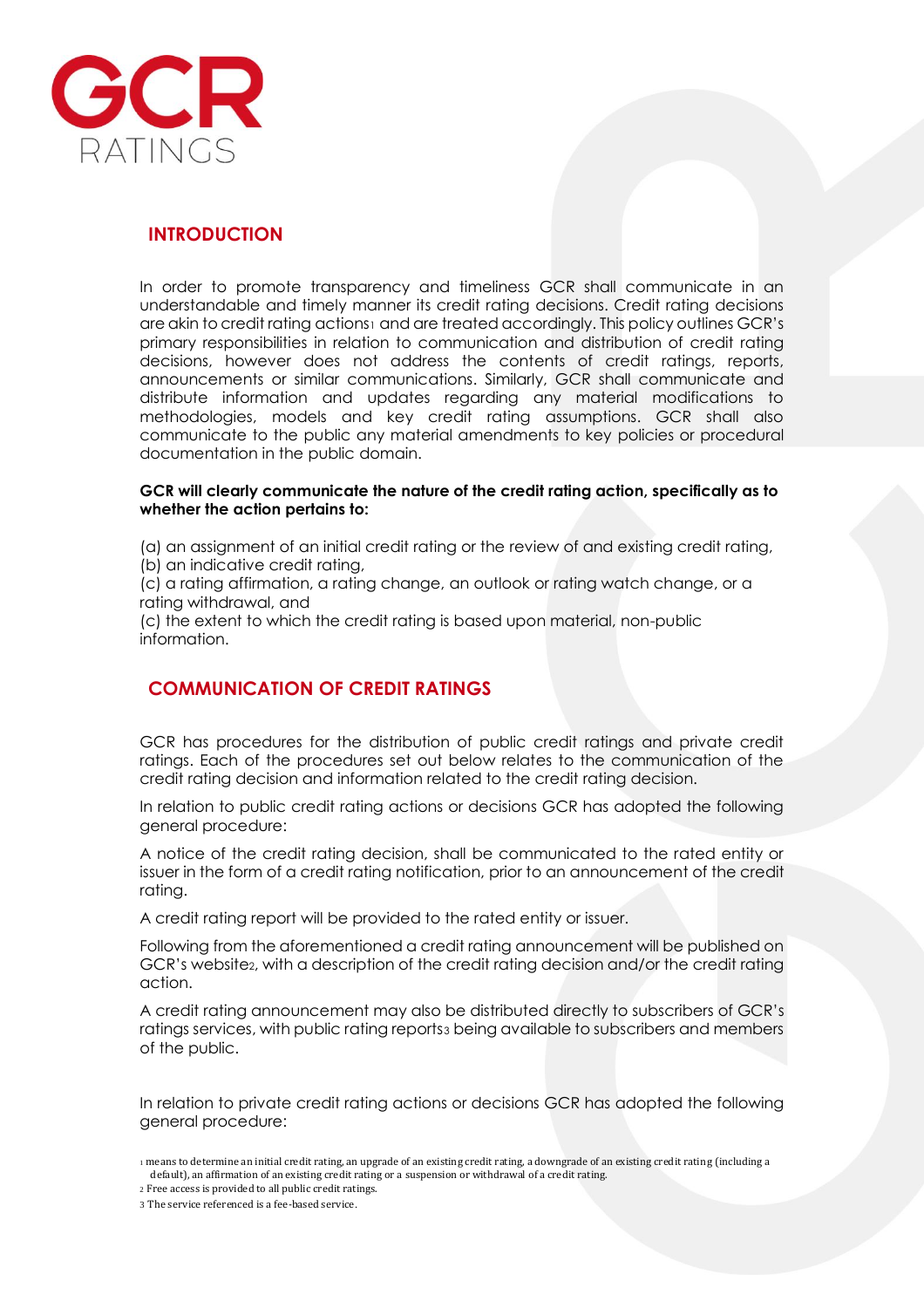

A notice of the credit rating decision, shall be communicated to the designated agent of the rated entity or issuer in the form of a credit rating letter. In certain instances, a credit rating report will be provided to the designated agent of the rated entity or issuer.

Due to the confidential nature of private credit ratings there is no public disclosure, announcement or distribution to third parties or subscribers. The terms and conditions of disclosure are agreed to between GCR and the rated entity or issuer. In certain instances, a private credit rating may be converted into a public credit rating and the terms applicable to public disclosure shall apply between GCR and the rated entity or issuer.

A communication as to whether a credit rating was solicited or unsolicited that be made in accordance with GCR's Solicitation policy.

Where applicable GCR shall communicate whether a rated entity or issuer participated in the credit rating process. GCR shall also communicate whether access to the rated entity or issuer's account, financial records and other relevant internal information was obtained.

An unsolicited, public credit rating shall where practicable follow the procedure for communication of public credit ratings.

### **AN INDICATIVE CREDIT RATING**

GCR shall communicate the outcome of an indicative credit rating4 in accordance with the above principles dependent on whether the credit rating is private or public in nature. Upon deciding on the subsequent conversion to a credit rating the decision will be communicated in the same, or a similar manner as the primary indicative credit rating. In the period between assignment of an Indicative Rating and a final rating, indicative credit ratings may be adjusted, placed on a credit rating watch or withdrawn.

### **REGULATORY REQUESTS OR REQUIREMENTS**

GCR advises that rated entities, issuers credit rating users that GCR's credit ratings may be subject to regulatory requests or requirements. Regulation or regulatory requests may include, amongst others, communication of private credit rating information to regulatory authorities and possible public distribution of private credit ratings.

4 Is a Rating accorded with an expiry date and one that is issued with the intention of converting to a final Credit Rating, subject to the receipt of outstanding information (e.g. confirmations, signed documents inter alia). Indicative Credit Ratings may be public or private and are typically used in structured finance transactions that may require the existence of a Credit Rating prior to the issuance of debt. GCR may convert an Indicative Credit Rating into a Credit Rating should it receive requisite final information and documentation